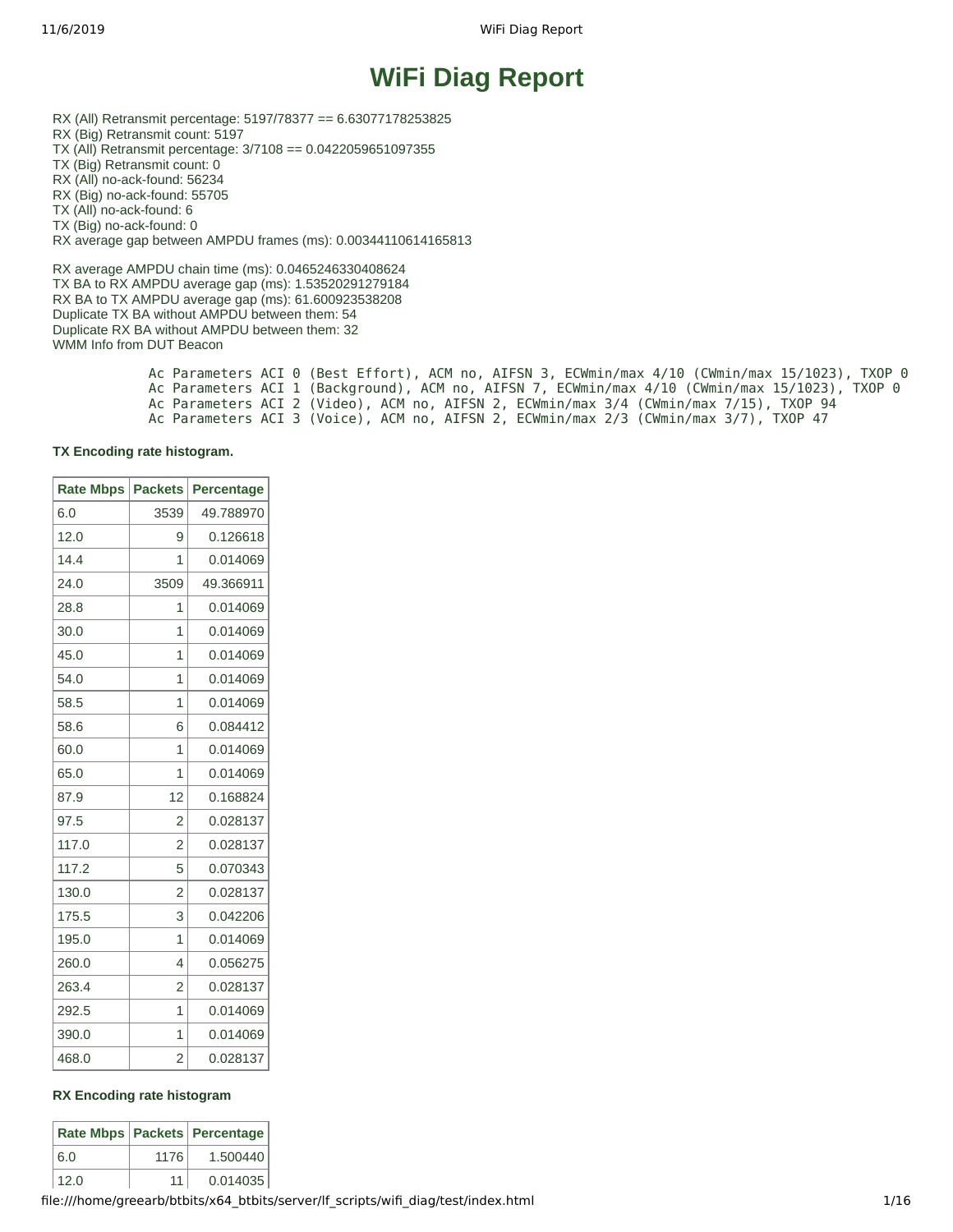| 19.5   | 1        | 0.001276  |
|--------|----------|-----------|
| 21.6   | 3        | 0.003828  |
| 26.0   | 3        | 0.003828  |
| 28.8   | 20       | 0.025518  |
| 43.2   | 6        | 0.007655  |
| 45.0   | 12       | 0.015311  |
| 54.0   | 4        | 0.005104  |
| 57.6   | 18       | 0.022966  |
| 60.0   | 111      | 0.141623  |
| 81.0   | 4        | 0.005104  |
| 90.0   | 16       | 0.020414  |
| 108.0  | $\Delta$ | 0.005104  |
| 120.0  | 214      | 0.273039  |
| 180.0  | 36       | 0.045932  |
| 1040.0 | 654      | 0.834428  |
| 1170.0 | 2433     | 3.104227  |
| 1299.9 | 24320    | 31.029511 |
| 1300.0 | 42775    | 54.575960 |
| 1404.0 | 5625     | 7.176850  |
| 1560.0 | 927      | 1.182745  |
| 1733.2 | 4        | 0.005104  |

### **TX Packet Type histogram**

| <b>Type</b>                                 |      | <b>Packets Percentage</b> |
|---------------------------------------------|------|---------------------------|
| 802.11 Block Ack (0x0019)                   | 3657 | 51.449071                 |
| Acknowledgement (0x001d)                    | 9    | 0.126618                  |
| Clear-to-send (0x001c)                      | 3390 | 47.692741                 |
| QoS Data (0x0028) Best Effort (Best Effort) | 51   | 0.717501                  |
| Request-to-send (0x001b)                    |      | 0.014069                  |

### **RX Packet Type histogram**

| <b>Type</b>                                                     | <b>Packets</b> | <b>Percentage</b> |
|-----------------------------------------------------------------|----------------|-------------------|
| 802.11 Block Ack (0x0019)                                       | 51             | 0.065070          |
| Beacon frame (0x0008)                                           | 68             | 0.086760          |
| Data (0x0020)                                                   | 2              | 0.002552          |
| Probe Response (0x0005)                                         | 11             | 0.014035          |
| QoS Data (0x0028) Background (Background)                       | 7              | 0.008931          |
| QoS Data (0x0028) Best Effort (Best Effort)                     | 77121          | 98.397489         |
| QoS Data (0x0028) Controlled Load (Video)                       | 23             | 0.029345          |
| QoS Data (0x0028) Excellent Effort (Best Effort)                | 1              | 0.001276          |
| QoS Data (0x0028) Network Control (Voice)                       | 5              | 0.006379          |
| QoS Data (0x0028) Spare (Background)                            | 9              | 0.011483          |
| QoS Data (0x0028) Video (Video)                                 | 4              | 0.005104          |
| QoS Data (0x0028) Voice (Voice)                                 | 8              | 0.010207          |
| QoS Data + CF-Acknowledgment (0x0029) Best Effort (Best Effort) | 2              | 0.002552          |
| QoS Data + CF-Poll (0x002a) Best Effort (Best Effort)           | 3              | 0.003828          |
| QoS Data + CF-Poll (0x002a) Controlled Load (Video)             | 1              | 0.001276          |
|                                                                 |                |                   |

# 11/6/2019 WiFi Diag Report

file:///home/greearb/btbits/x64\_btbits/server/lf\_scripts/wifi\_diag/test/index.html 2/16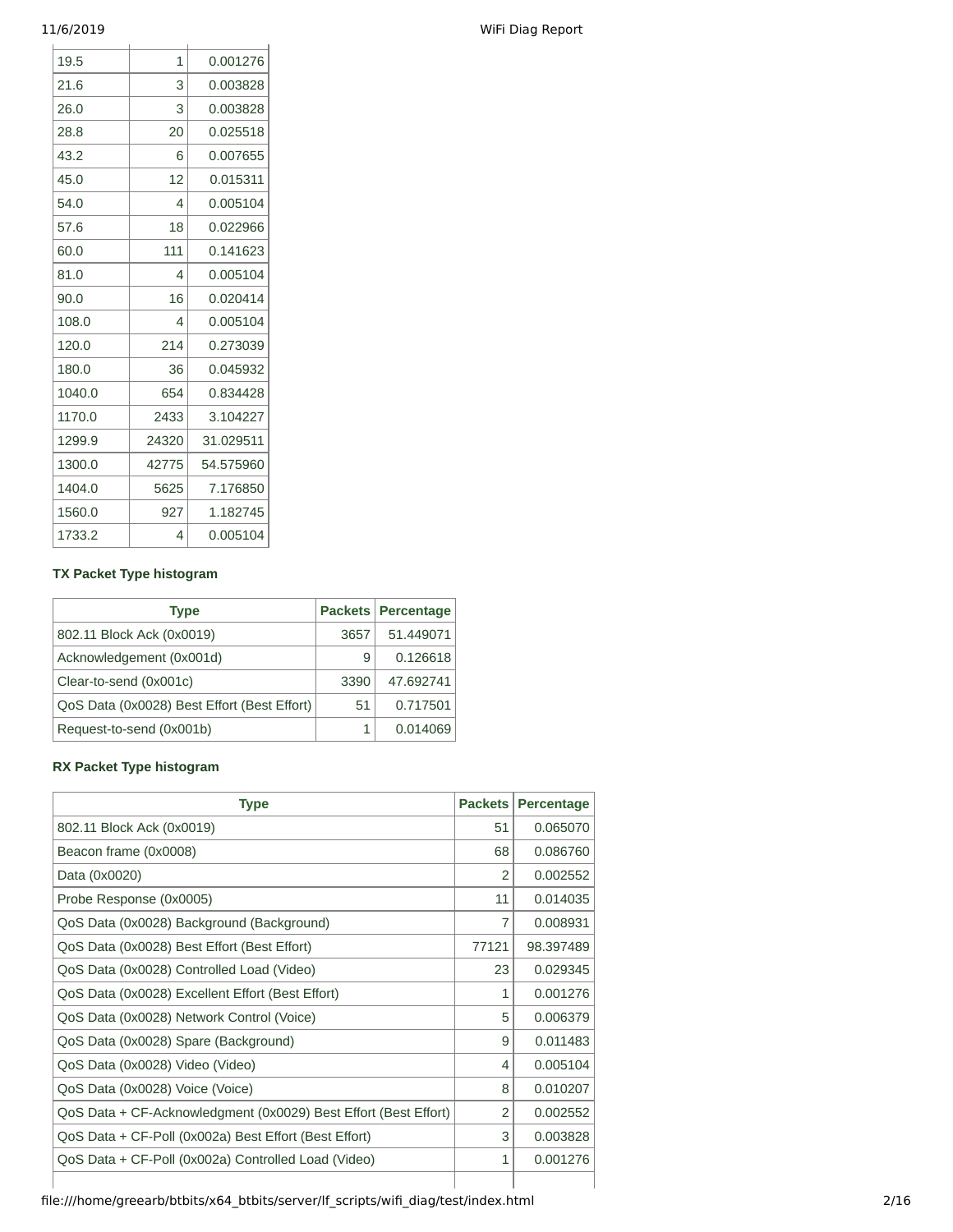| 11/6/2019 |                                                                |     | WiFi Diag Report |  |  |
|-----------|----------------------------------------------------------------|-----|------------------|--|--|
|           | QoS Null function (No data) (0x002c) Best Effort (Best Effort) | 3   | 0.003828         |  |  |
|           | Request-to-send (0x001b)                                       | 530 | 0.676219         |  |  |
|           | Unknown (0x002d) Best Effort (Best Effort)                     |     | 0.001276         |  |  |
|           | VHT/HE NDP Announcement (0x0015)                               | 527 | 0.672391         |  |  |

#### **RX AMPDU chain count histogram**

#### Average: 8.75712971481141

| <b>Chain Count</b> | <b>Packets</b> | Percentage |
|--------------------|----------------|------------|
| 2                  | 43             | 1.977921   |
| 3                  | 834            | 38.362466  |
| 4                  | 726            | 33.394664  |
| 5                  | 20             | 0.919963   |
| 6                  | 32             | 1.471941   |
| 7                  | 22             | 1.011960   |
| 8                  | 5              | 0.229991   |
| 9                  | 3              | 0.137994   |
| 10                 | 1              | 0.045998   |
| 11                 | 2              | 0.091996   |
| 12                 | 4              | 0.183993   |
| 13                 | 1              | 0.045998   |
| 14                 | 5              | 0.229991   |
| 15                 | 9              | 0.413983   |
| 16                 | 5              | 0.229991   |
| 17                 | 4              | 0.183993   |
| 18                 | 2              | 0.091996   |
| 19                 | 6              | 0.275989   |
| 20                 | 8              | 0.367985   |
| 21                 | 5              | 0.229991   |
| 22                 | 18             | 0.827967   |
| 23                 | 39             | 1.793928   |
| 24                 | 40             | 1.839926   |
| 25                 | 66             | 3.035879   |
| 26                 | 52             | 2.391904   |
| 27                 | 57             | 2.621895   |
| 28                 | 51             | 2.345906   |
| 29                 | 30             | 1.379945   |
| 30                 | 23             | 1.057958   |
| 31                 | 17             | 0.781969   |
| 32                 | 8              | 0.367985   |
| 33                 | 1              | 0.045998   |
| 34                 | 2              | 0.091996   |
| 35                 | 2              | 0.091996   |
| 37                 | 1              | 0.045998   |
| 39                 | 1              | 0.045998   |
| 40                 | 4              | 0.183993   |
| 41                 | 1              | 0.045998   |
| 42                 | 1              | 0.045998   |
| 43                 | 2              | 0.091996   |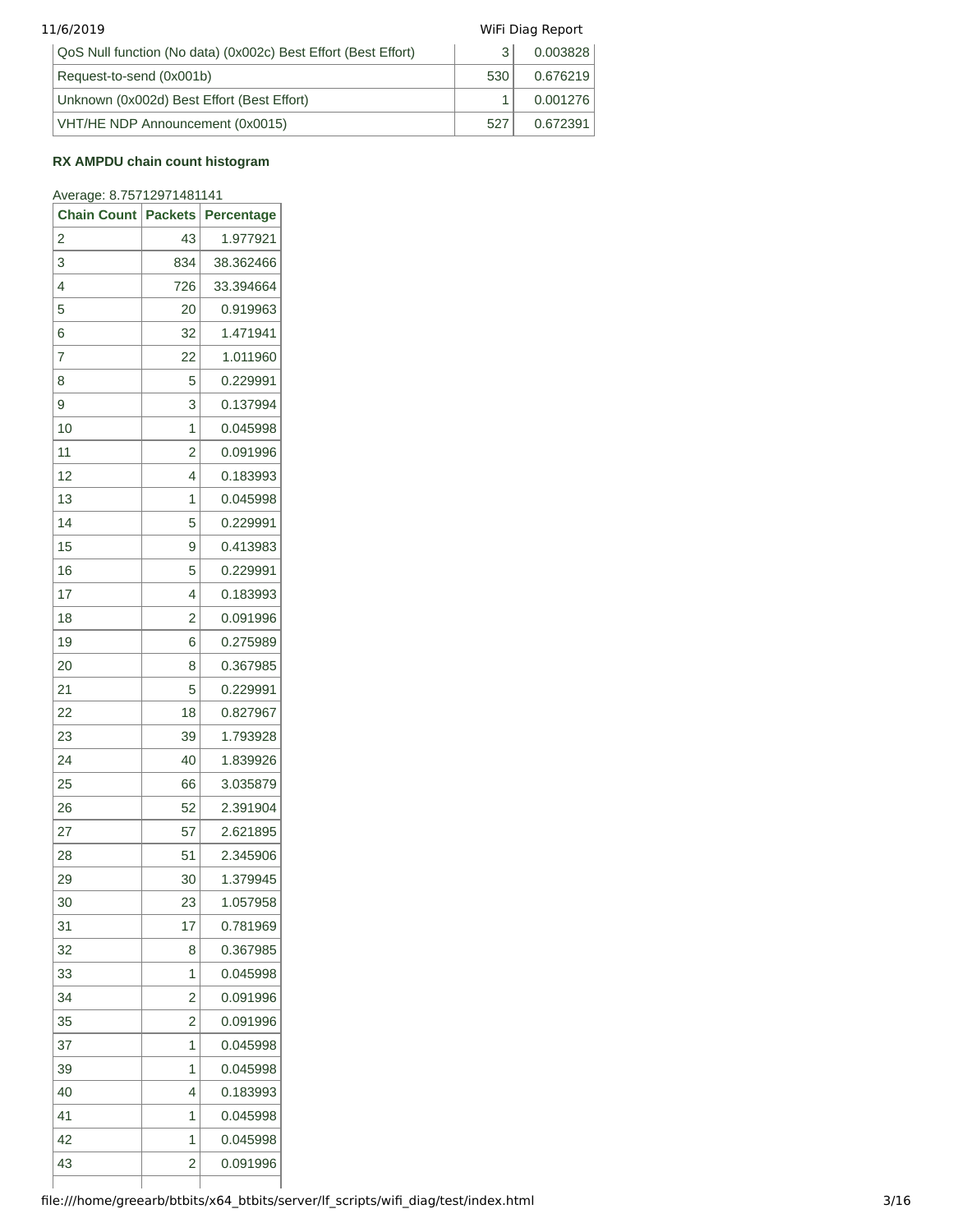| 6              | 0.275989 |
|----------------|----------|
| 3              | 0.137994 |
| 3              | 0.137994 |
| $\overline{2}$ | 0.091996 |
| $\mathbf{1}$   | 0.045998 |
| 1              | 0.045998 |
| $\mathbf{1}$   | 0.045998 |
| 1              | 0.045998 |
| $\mathbf{1}$   | 0.045998 |
| 1              | 0.045998 |
| 1              | 0.045998 |
|                |          |

MCS/Encoding Rates over time

11/6/2019 WiFi Diag Report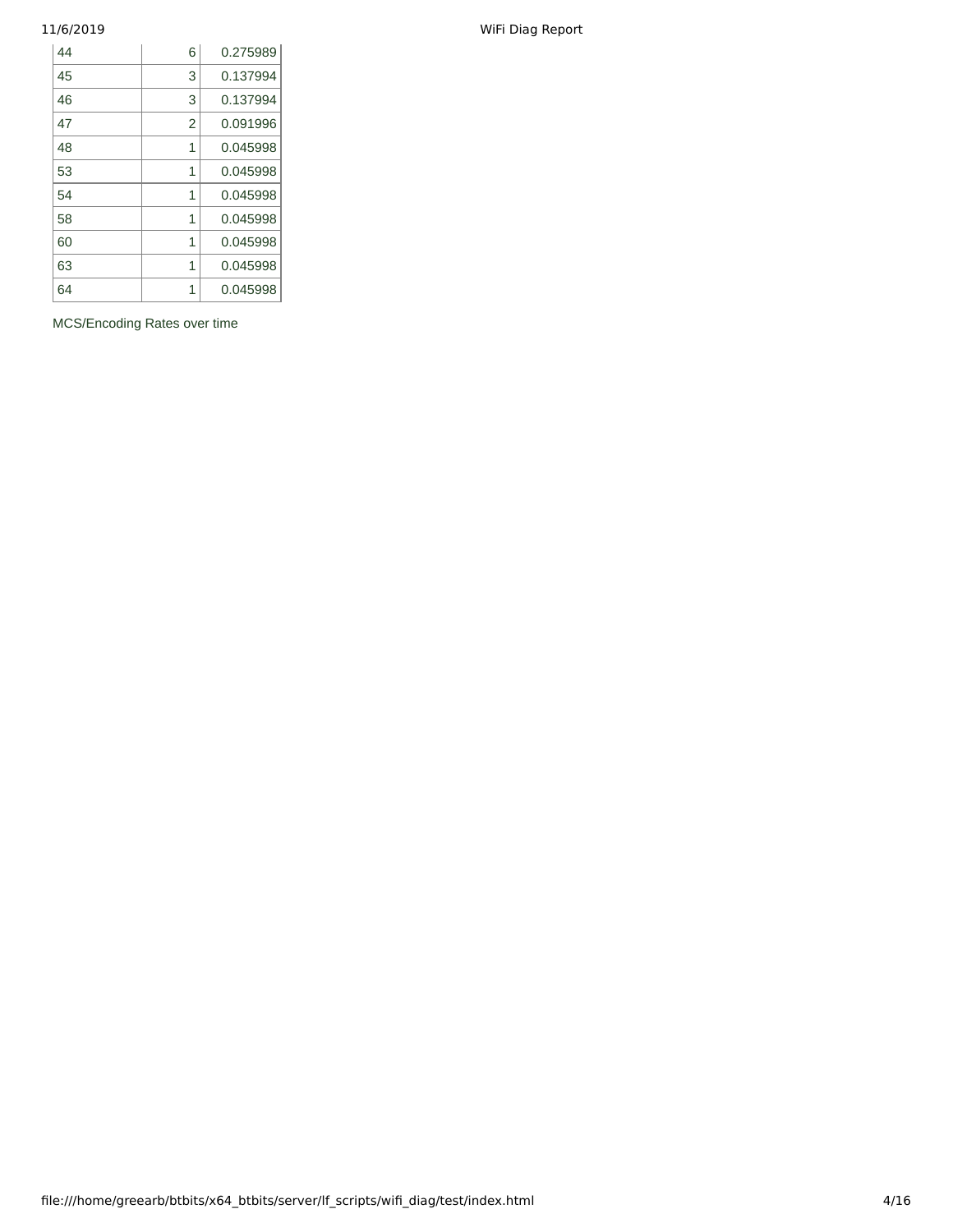

TX Packet encoding rate over time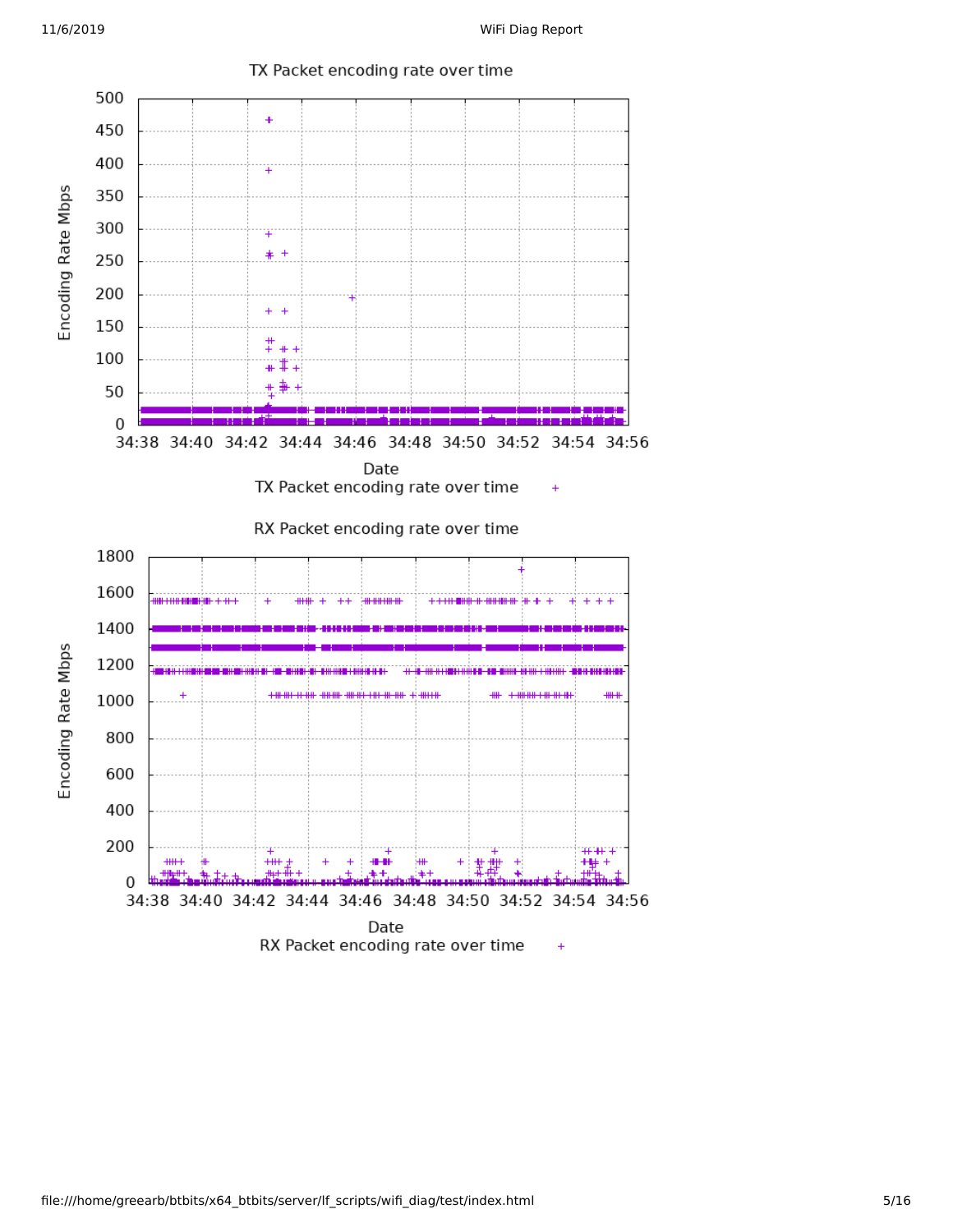

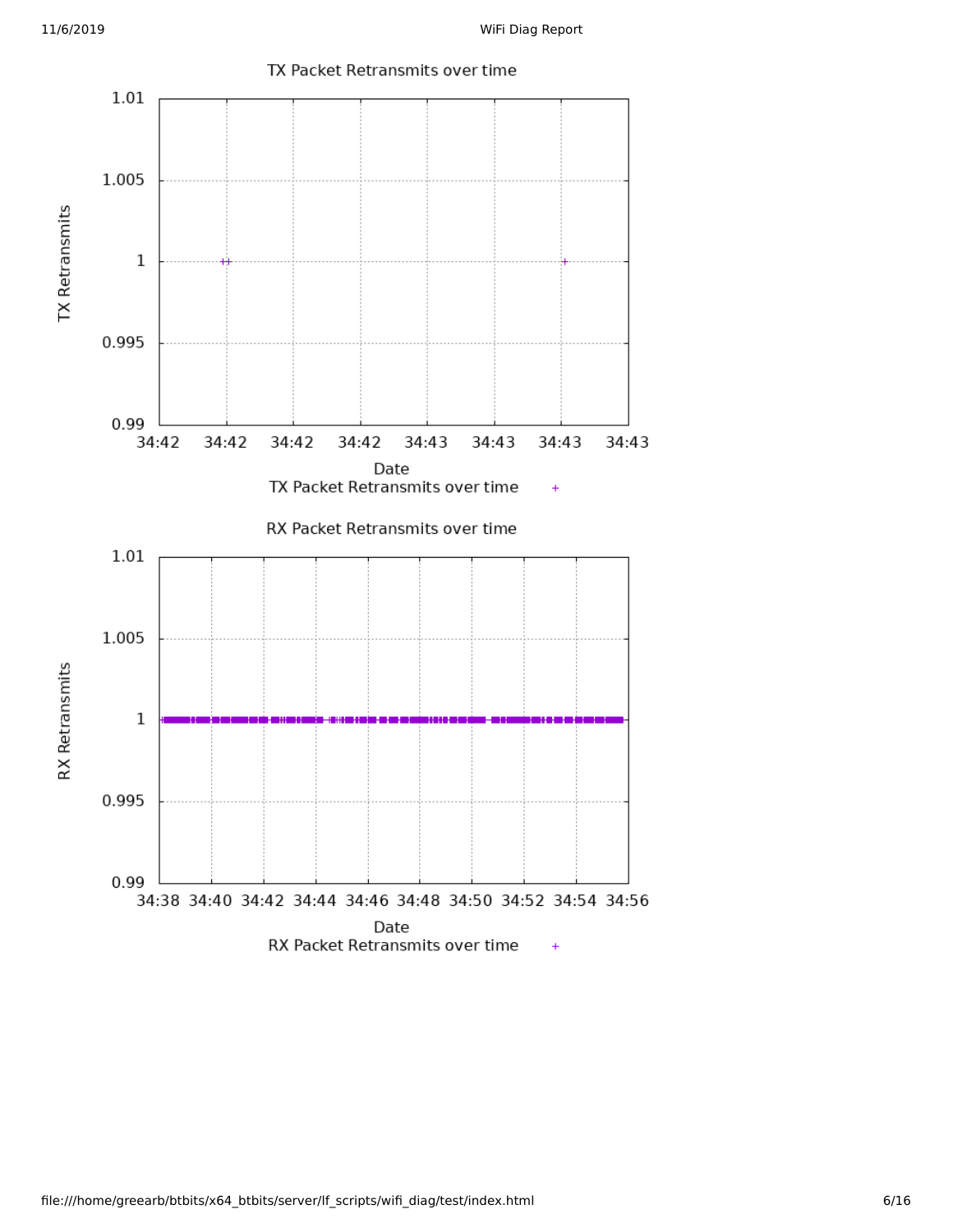

## Total Packet per sec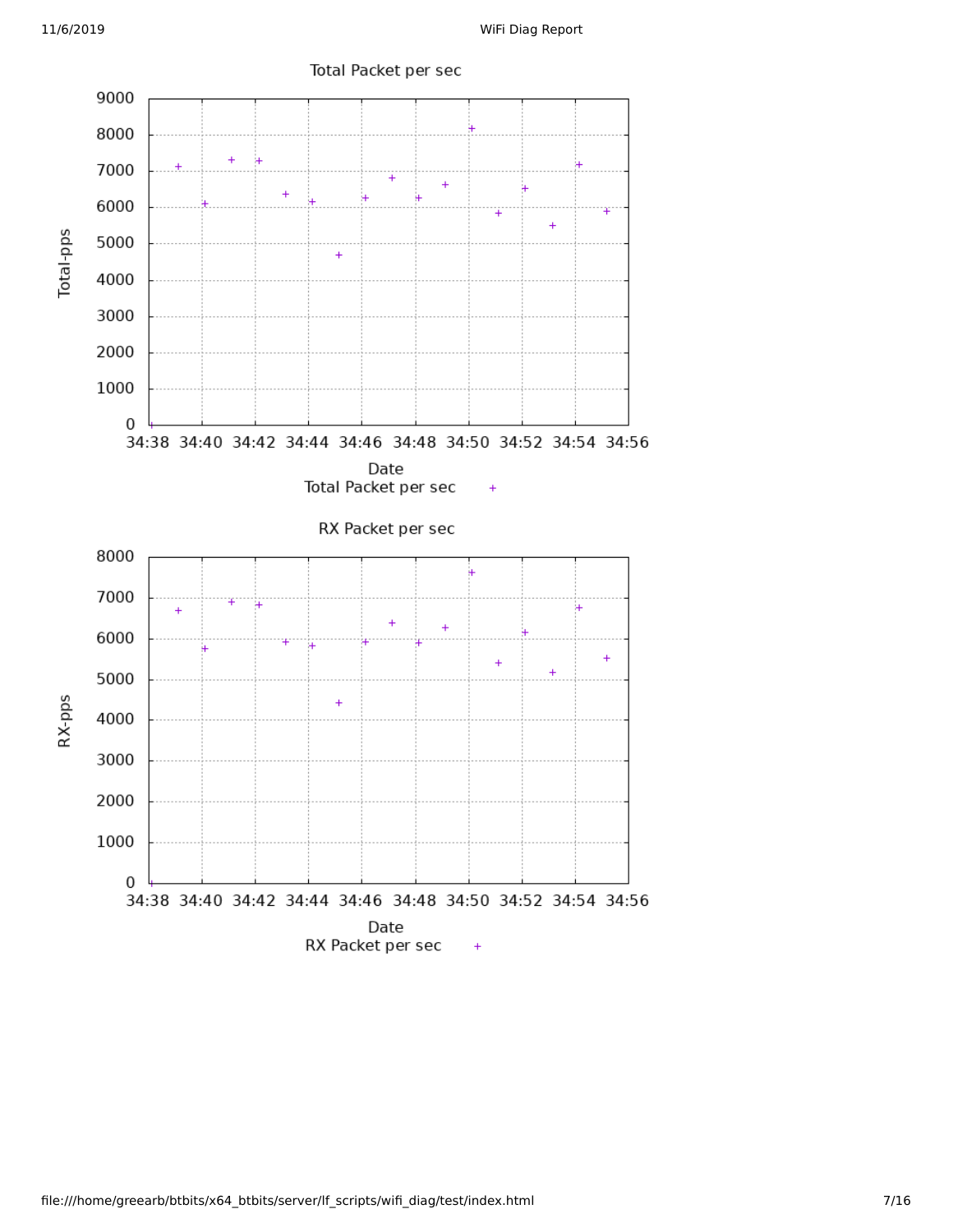

## RX AMSDU per sec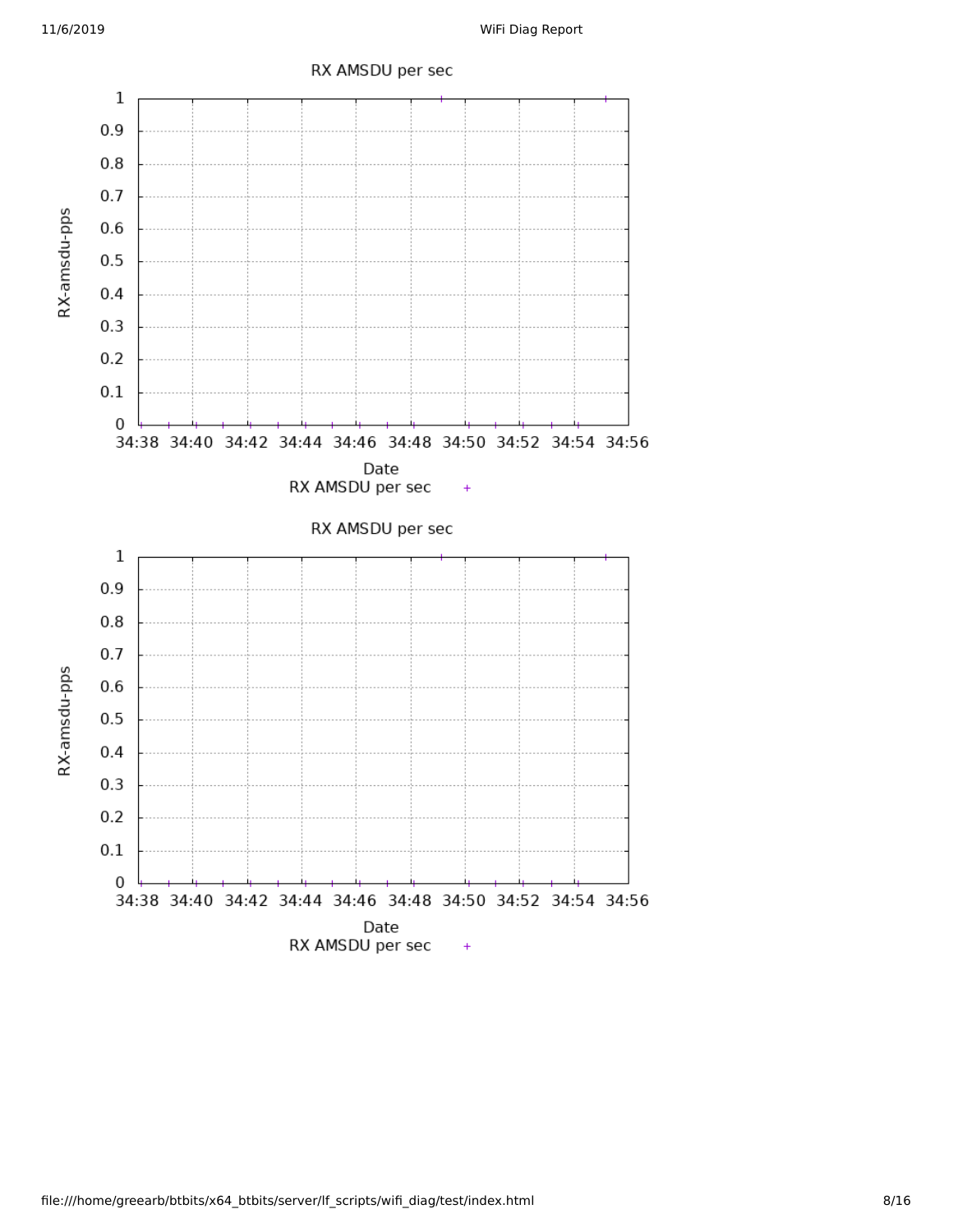

### RX Retrans AMSDU per sec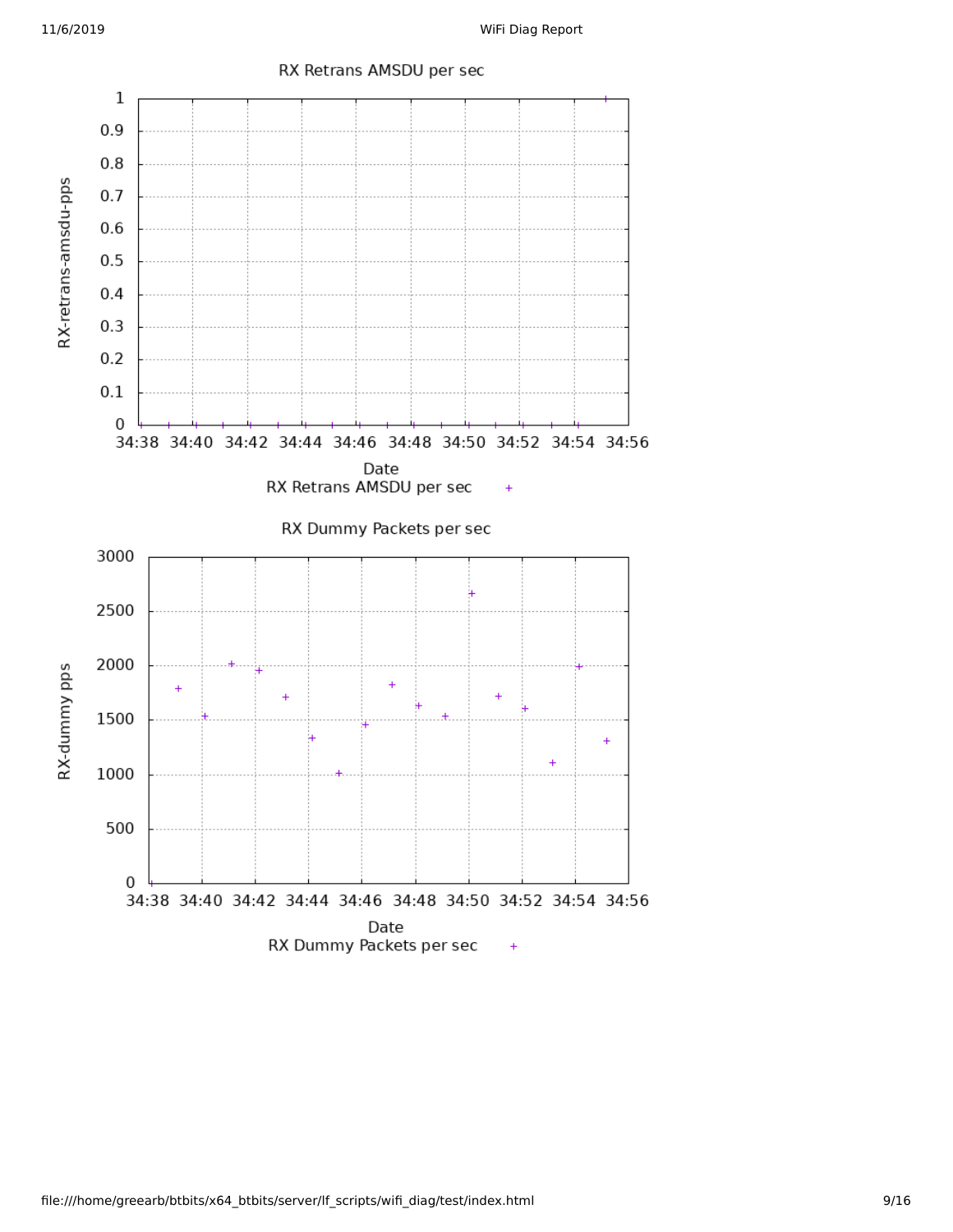

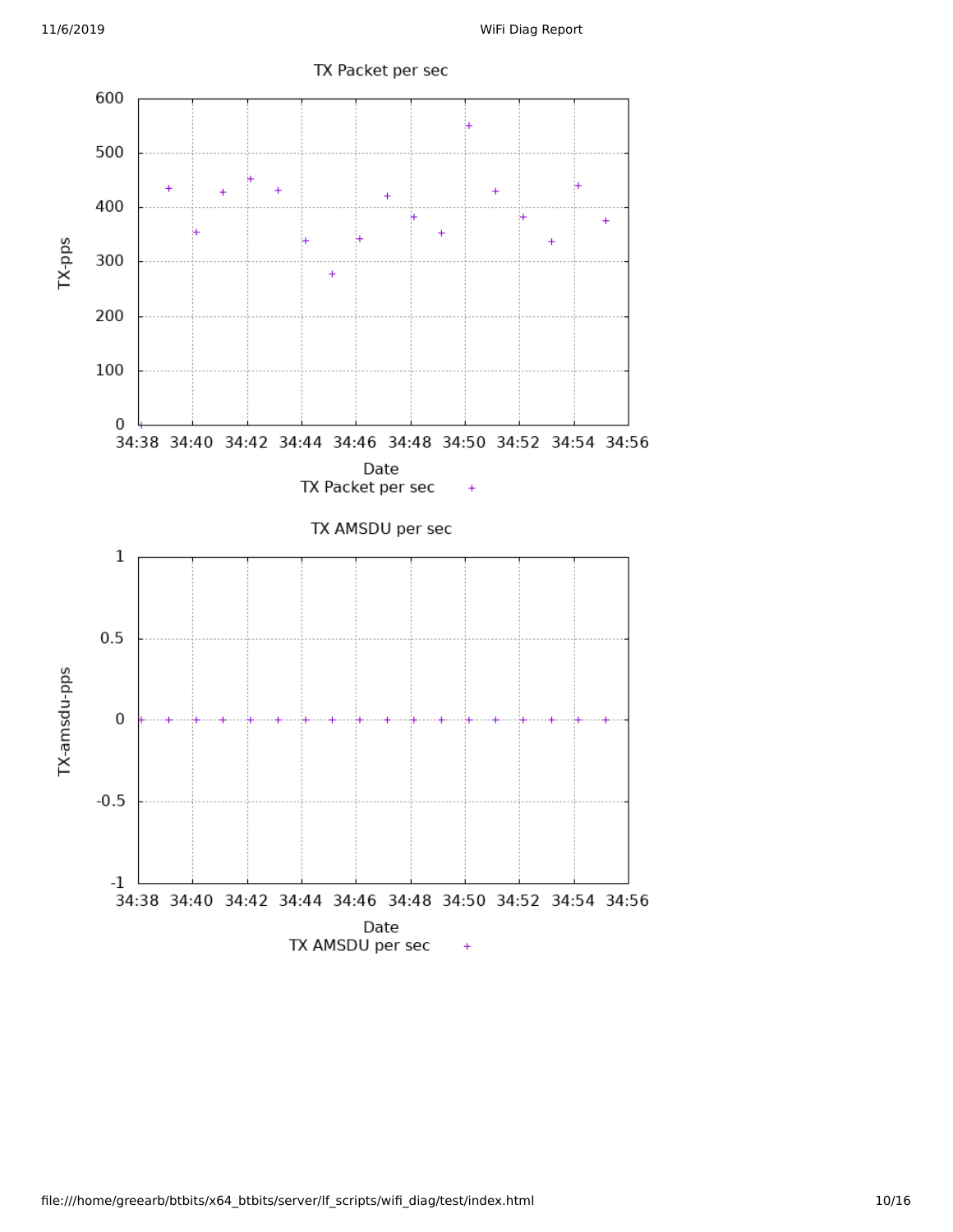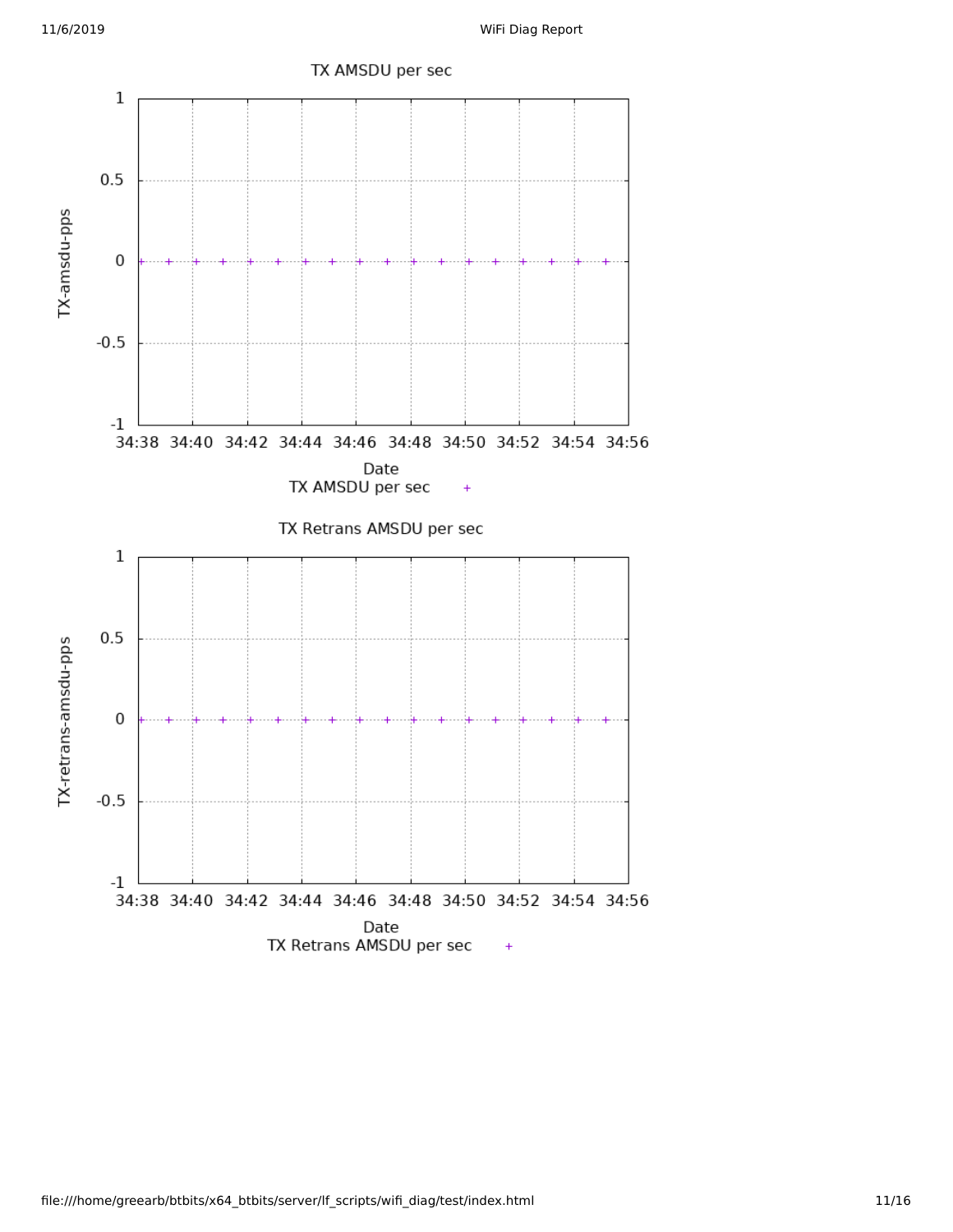

Block-Acks sent from all local endpoints to DUT.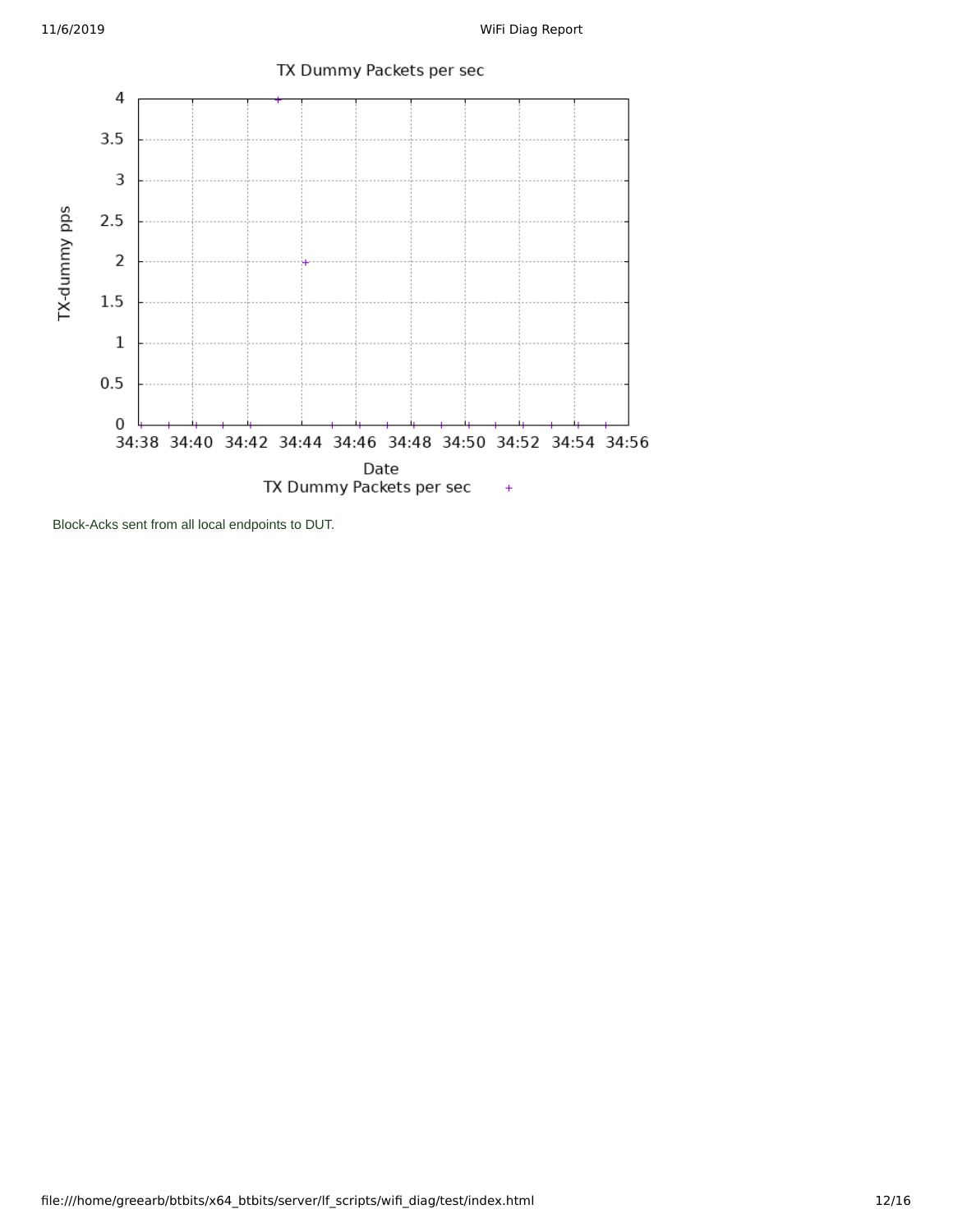

TX Block-Ack latency from last known frame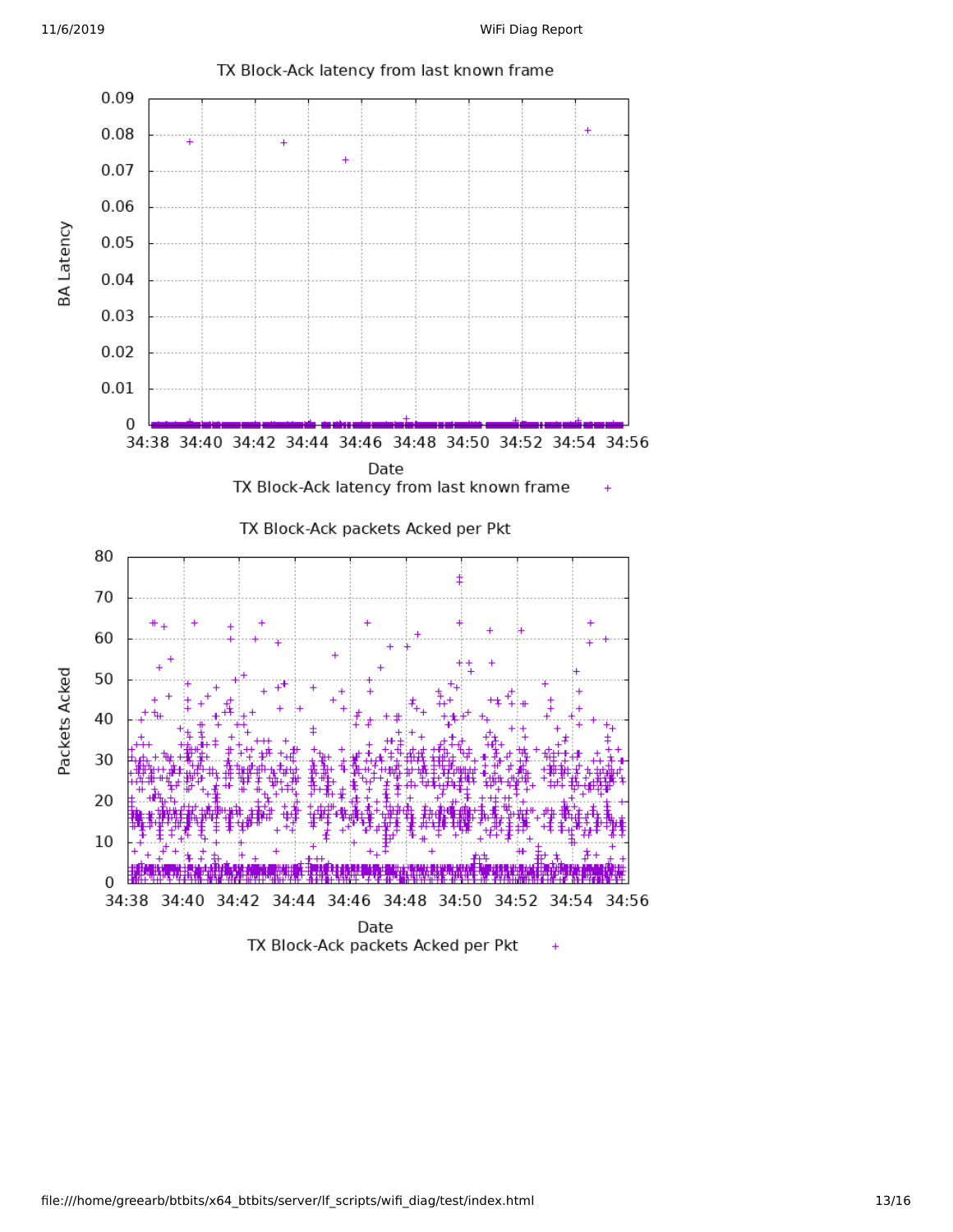

TX Block-Ack packets DUP-Acked per Pkt

Block-Acks sent from DUT to all local endpoints.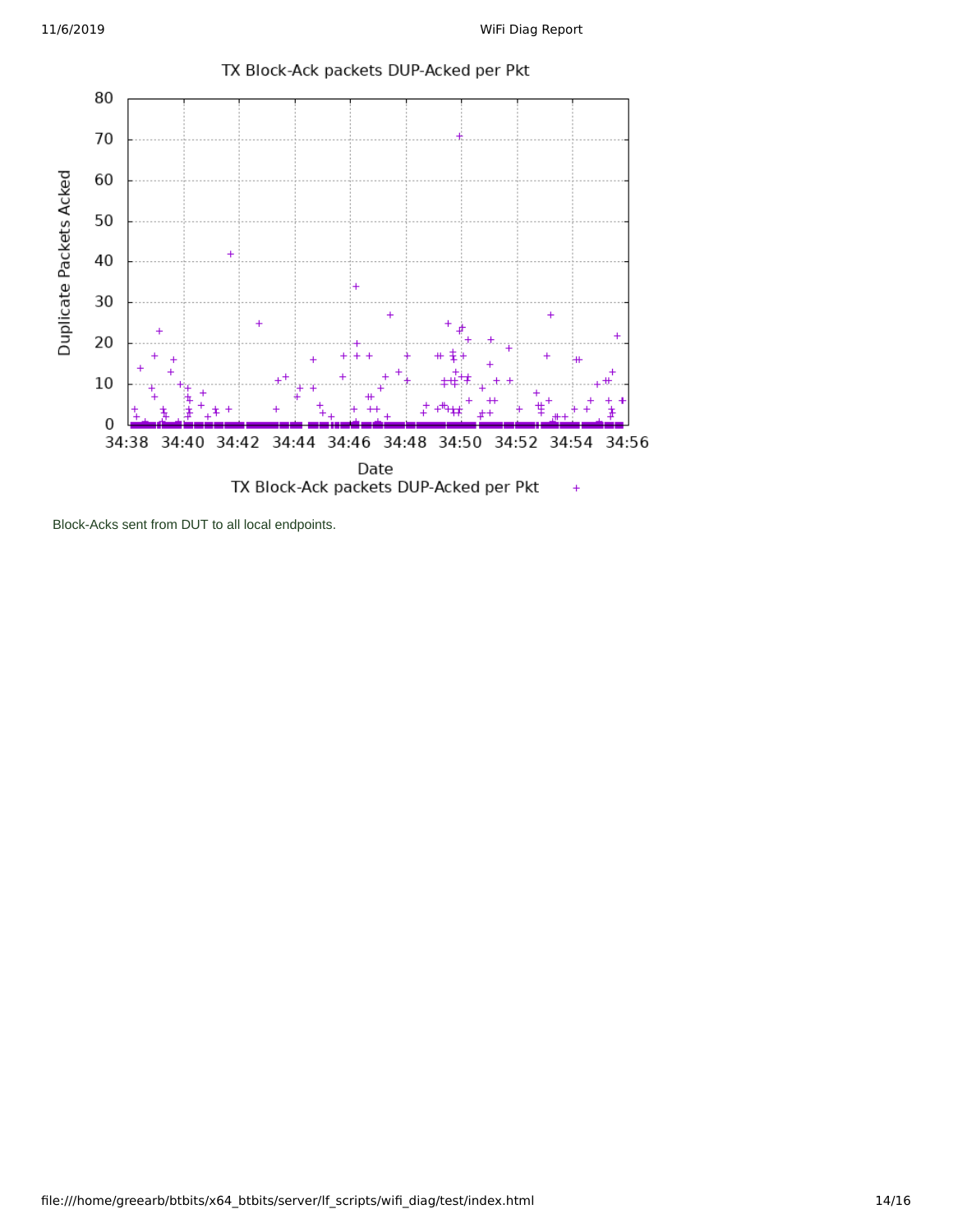

RX Block-Ack latency from last known frame